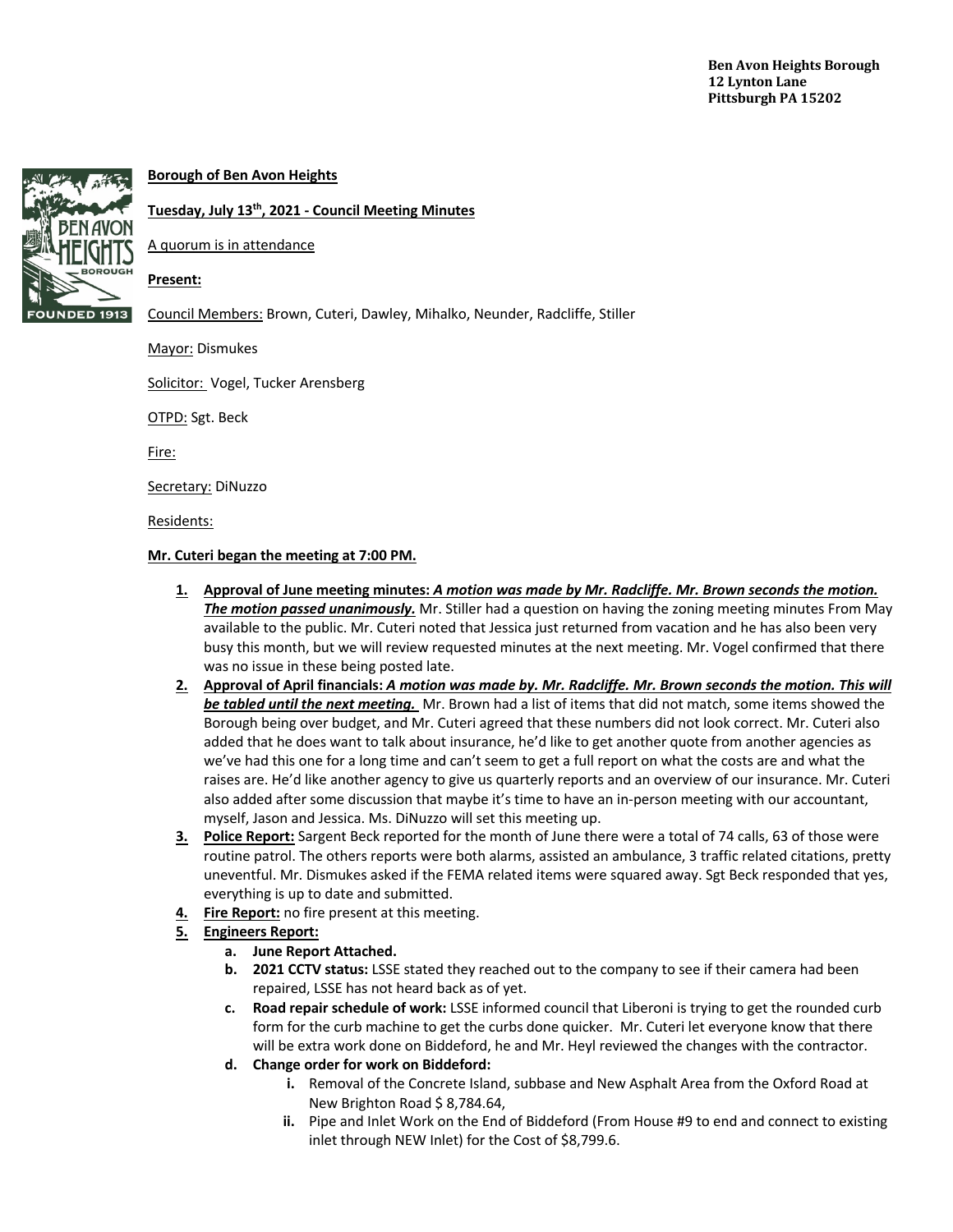- **iii.** As soon as LSSE receives the signed change order from the contactor, LSSE will send it to the Borough for signature. *A motion was made by Mr. Radcliffe to accept the change order*  **once it's signed by the contractor. Mrs. Neunder seconds the motion.** Mr. Brown questioned where the additional \$17,000 was coming from as we do not have it in the budget. Mr. Cuteri stated that we would probably have to transfer it from reserves if we don't have it.
- **e.** Mr. Stiller asked if there was a deadline in the contract as to when this needs to be completed by. Mr. Heyl responded that there is a deadline but there have been a lot of extenuating circumstances on this, weather being a big factor. Mr. Heyl also noted the deadline was June 21st originally. Council members asked if there was a drop-dead date in the contract, Mr. Heyl did inform them it can be but it's not the most efficient thing to do. Mr. Cuteri asked if we could request a schedule for when they would be back on site. Mr. Heyl informed council that they're just waiting on this piece for the machine. Mr. Heyl indicated the contractor would remove the incorrect curbs and complete the project per specification.
- **f.** Mr. Stiller stated his other question was regarding all the stuff laying around in ditches and stuff is the Liability on us as the Borough for safety? Mr. Cuteri responded that it's their job to keep the site safe. Mr. Vogel added if any action went against us, we would then put it against the contractor.
- **g.** Mrs. Neunder brough up a discussion on materials stored on site. Mr. Cuteri indicarted the Mr. Heyl to have the contractor remove the stored materials and move the portajohn.
- **h.** Mr. Cuteri stated that no one should be talking to the contactors, the contractor should go through the engineer. Residents have no business with making agreements with the contractor. Mr. Cuteri asked Mr. Heyl to talk to the contactor and get this straightened out. Mr. Cuteri then asked Ms. DiNuzzo to send an email out to the residents reminding them to please not discuss problems with the contractor directly, send concerns and complaints directly to the Borough so we can have the engineer handle any issues
- **i.** Mrs. Neunder stated that there's also a concern as she has little kids in the yard and it's not fenced off on their side of the trenching, and she's worried about one of the kids going into the gutter. Mr. Cuteri responded that's a safety issue and asked MR. Heyel to notify the contactor to make the site safe. Mr. Heyl did state that the problem every contractor is having right now is getting materials.
- **a. Developers' agreement with Shannopin update:** Mr. Vogel stated that he received the developer's agreement and made a few minor changes and sent them to Mr. Heyl to review. He's made a few additional edits and this will go off to Shannopin tomorrow morning.
- **b. ALCOSAN updated regulations:** LSSE stated that they submitted a cap extension for December 31<sup>st</sup> 2021 as the cap expired June  $30<sup>th</sup>$ . The 3 Rivers weather announced the consent order has been finalized and is just waiting for DEP to actually sign and issue it. Should be in within the next week or two. Mr. Vogel noted that while preparing the ordinance for the Borough to adopt, ordinances 240 and 247 do not mention in there that next time you can do this by resolution. Mr. Vogel stated that we should advertise for the ordinance to be passed next month. *A motion was made by Mr. Brown to authorize advertisement of adoption of the ALCOSAN pretreatment regulations. Mr. Stiller seconds the motion. The motion passed unanimously.*
- **6. Public Comment:** Larry Skerlong at 1 Stratford Road stated first just as an observation, I'm curious after the construction company screwed up on Devon and put in square curbs and then was made to correct that, how did it happen that they did the same exact thing on Biddeford, and who was supposed to have oversight over that. It was only a neighbor who got involved and called John to come over and have them stop or they would have continued doing square curbs. Which was not obviously in the contract. They had the forms; the forms were laying there to do the other curbs and they chose not to do it and there was no particular oversight from anybody else other than Joe. The second thing is, I had a question about the safety. There are sections of that, that's dug down about two feet, there are sections that go out beyond the hole in the road goes out beyond the plastic fence that they put up, and as two cars try to pass, there's a good chance that one of those holes' somebodies' vehicle could go into it or somebody could fall into it. It's not safe at all and that plastic fence isn't protecting anything. The third observation is, although they came and dumped some stone in Fardo's driveway, a lot of that has washed out so now the bottom two feet of their driveway is now a hole again, so they're not able to choose to park in there because there's a chance the car could fall down in there. It's just been a fiasco. It's unsafe and it's, you know the guys who are working the job are totally uncooperative, with the neighbors who are asking about it. And no one seems to be looking over it.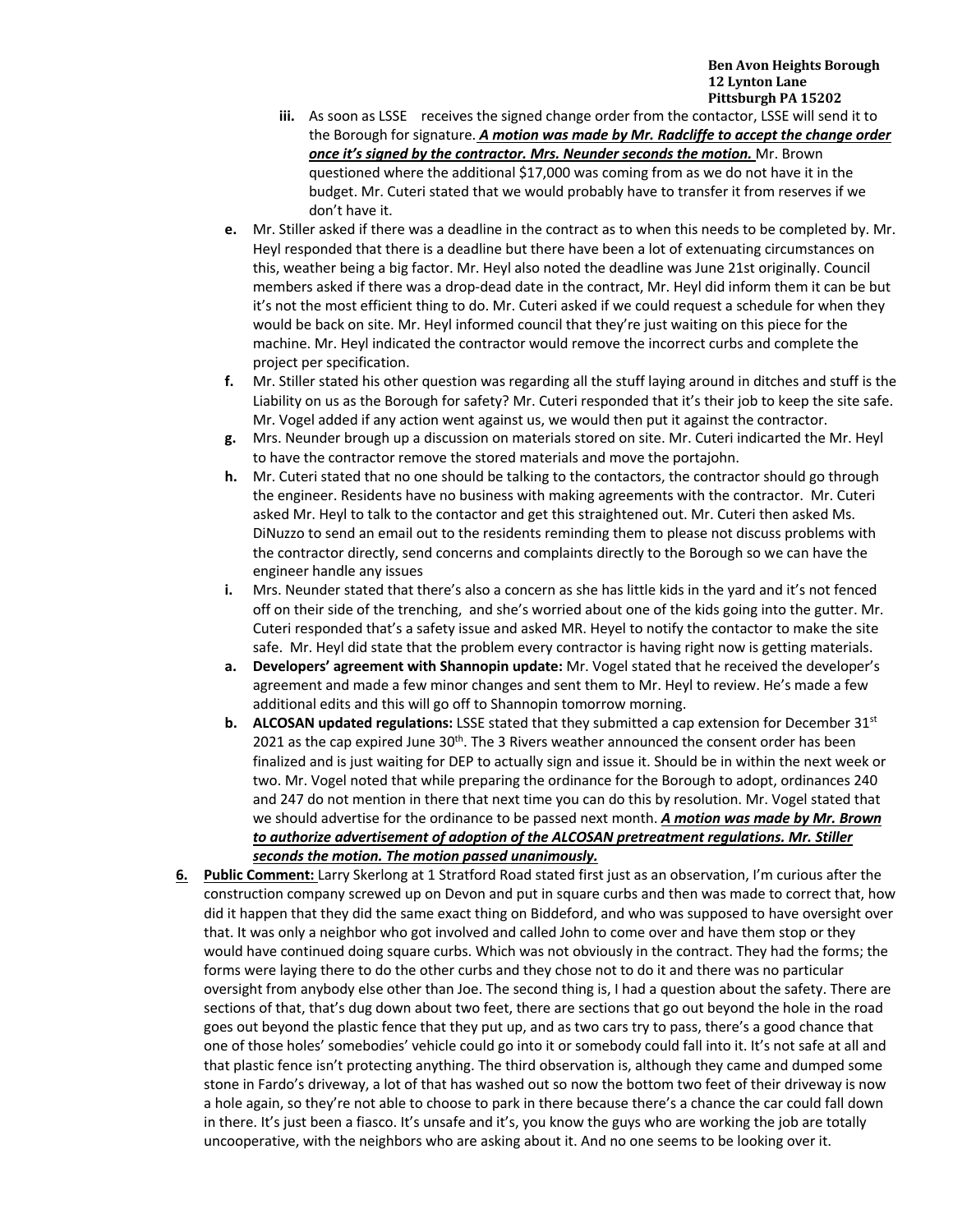Mrs. Neunder responded, I was, I was taking pictures and sending them to Al because that was what I was asked to do. So, I was taking pictures and photographing it, but I again, like you heard I'm not supposed to speak with the contractors. Mr. Skerlong responded well, someone needed to speak with them. Mr. Cuteri added well, we're not here to have the judication of who did what, first off. I appreciate your comments, there is oversight, we've had residents getting involved as they shouldn't because it's created a lot of problems, created a lot of confusion, contractor was taking directions from people they should not have taken direction from, we have that under control, we're trying to get things back on course. As you heard, we're having the engineer talk to them about safety issues and make sure the area is safe and secured. So hopefully that will happen within the next day. Mr. Skerlong interrupted; well, it needs to be done quickly. Mr. Cuteri responded well, hopefully it will be done within the next day. Mr. Skerlong continued on the terms of the contractor who the other day as they were removing equipment said they're not sure when they're coming back. And the intervention by the Joe Rattay and the neighborhood, simply because nobody else seemed to be paying attention. Mr. Cuteri responded, no that's not true. I appreciate your comment but it's not true. It's just not true. Well, Joe's not even here so, I don't even think we should be talking about it, it's up to Joe if he wants to come in and talk about it, I'd be glad to talk to them, Fardo's are welcomed to come talk about their property so let's keep your comments relative to you, we've heard your opinion, and what you think, is there anything else you would like to say? Mr. Skerlong responded only that I hope it gets resolved quickly. Mr. Cuteri responded I think that's been our discussion here and the meeting, to get this resolved and get it moving.

Clayton Morris at 2 Canterbury stated that first of, it sounds like there's equipment that needs to be stored, if it's on neighbors' properties, we can move it to my industrial sites down on Ohio River if it's a storage concern. Mr. Cuteri responded, yeah, I appreciate that, apparently the neighbor gave them permission and so we're – Mr. Clayton interrupted I have a property – Mr. Cuteri continued yeah, we have areas where they can store stuff, I think it was just mostly this porta john, probably excavation debris I'm not too clear on that, but we'll get that clean, but I appreciate the offer. Mr. Morris responded, sound good, and for the future too. I'm here as I was a couple hours late on sending my comment for the zoning issue, I'm really excited to have some solid zoning ordinances. I sent one comment on the sound, a portion of it. Everyone else is required to stay below 60 or 65 depending on the time of day, we have a new, a couple of new lots that changed from single family to private recreation, and there's no reasonable sound requirements on them, just sound requirements on residents, so. On page 55 section 501, the exception I think should be removed for that. Mr. Cuteri responded, yeah, I think that was brought up the sound issues, so we are going to look into that section. The process is that the planning commission, we've asked that they submit all their stuff and we're going to go through that, make changes that are appropriate, and give descriptions as to why or why not on any of the things that are suggested or talked about, or explain how they work. That will be a public meeting that we're going to do that in, there won't be public comment, but the public will be there to listen and hear what we're talking about and then we will, the planning commission will submit that to council for their review and that will be another public meeting, right John? Mr. Vogel replied yeah, I mean keep in mind the planning commission is having a public meeting, the public can comment on it but, I think the whole purpose is going to be though to narrow it down because if you take it to the extreme, you'll never get anything done because someone is always going to have a problem with something. But I think at a certain point we narrow it down and proceed.

Mr. Morris responded yeah, I was a little late in my submission, so should I re-email it? Or how can I get it submitted in? Mr. Cuteri asked if it was sent. Mr. Cuteri asked Ms. DiNuzzo if she received it. Ms. DiNuzzo asked if he wanted her to share it. Mr. Cuteri responded, yes, I think we have another one that was a little late too, so. Mr. Cuteri stated we were just trying to create a deadline because we already had one. Mr. Morris responded I totally understand. Mr. Cuteri responded, thank you. Anyone else?

Bert Fary at 11 Oxford Road asked if we knew when that next public meeting would be on the draft ordinance. Mr. Cuteri responded that it hasn't been scheduled yet, I need to get together with HRG and kind of go through and compile all the comments. And then we'll try and get it scheduled this week, so that we'll be, it will show up on the website and we'll probably send a notice around to everybody by email. We'll notify everybody when that's going to happen.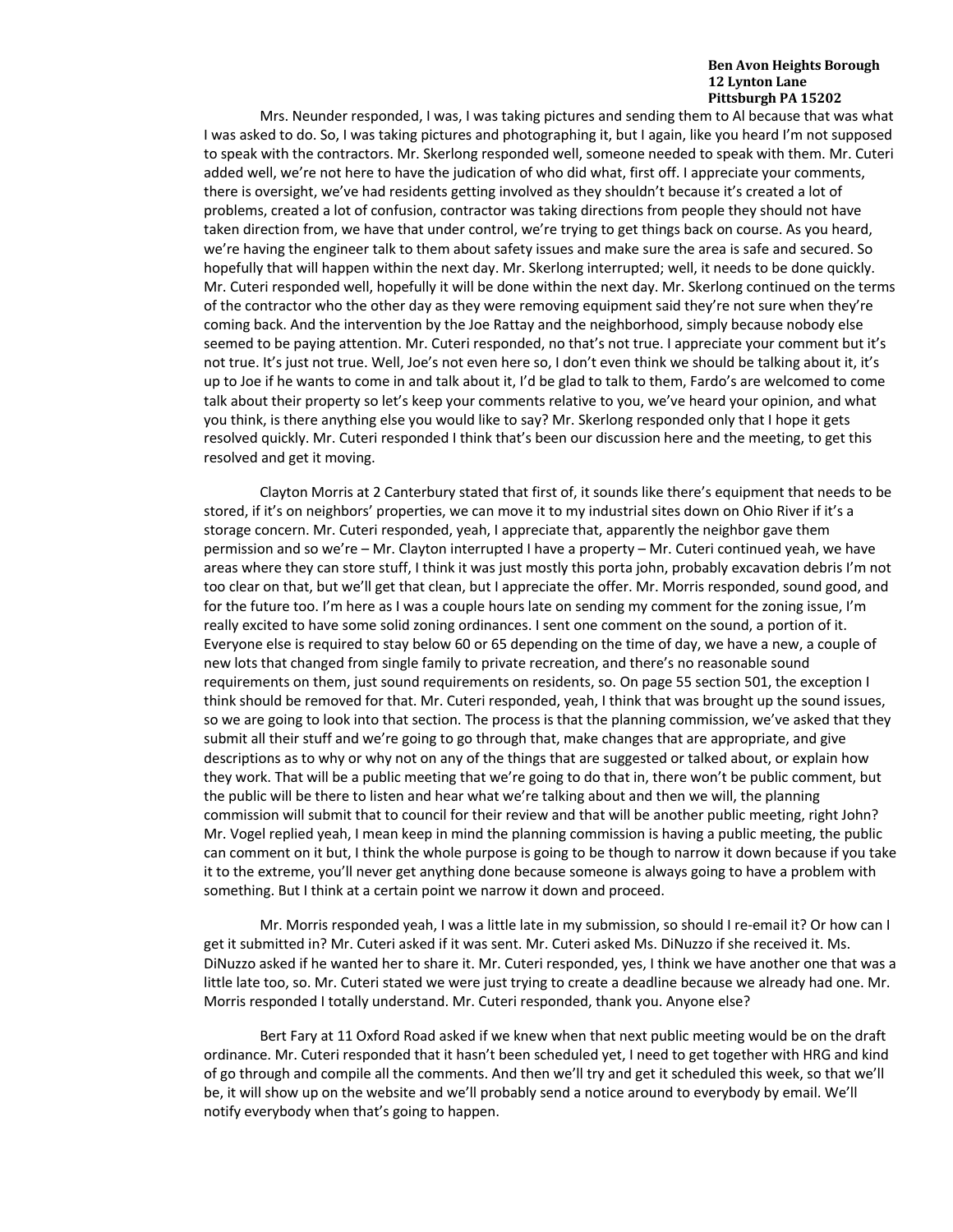Damian Liska at 19 Banbury Lane stated that he didn't' have the agenda on him and he wasn't sure if the Avonworth Community Park Board pointes was part of the agenda or. Mr. Cuteri responded, yes, it is. It's right after public comment.

Ed Gould at 13 Stratford stated that since it doesn't seem like there's a schedule, for the rest of the road, I know that people are trying hard to and all that good stuff; there's a stack of pipes right at the end of my driveway, they need to be put somewhere else until they're going to be used. They've been there for over 45 days or so. Based on the conversation tonight I don't have a lot of confidence that this is going to be done anytime soon. Mr. Cuteri responded I will relay that to our engineer as well. These are next to your driveway? Pipes? Are they drainage pipes? Mr. Dismukes asked are there 3 or 4? Mr. Gould responded 5. Long sections of black corrugated pipe.

Joe Dawley 19 Canterbury stated he had something related to Jordan Tax services. I have a concern on how they treat their customers. I was late on a payment, and then all of a sudden, they filed a lean on my sewer piping, without notifying me whatsoever. And then it took forever to try and communicate with Jordan Tax Service, write a letter, send it certified letter, get them to respond in writing that they incorrectly filed a lien on my sewer pipe. And they were trying to charge us 210 in fees. So, it seems like beyond just being a tax collector, and they then move into the debt collector, I'm concerned they're trying to profit off of residents. Mr. Fary added I second that too, I had the same thing happen and the second bill they send, had the amount of the last bill as still pending so I paid that but they don't tell you about these late fees and that they've already submitted them to the collection's person that's the next desk over. So, you have these other fees and you get the lien notice, and you call them. And one of the line items is 50 dollars for postage. So yeah, that was. Mr. Dawley continued I'd like to have an accounting of what those activities above and beyond sewer collection that they've done, past collections that they've done. In terms of fees. Mr. Cuteri stated I believe we have a contract with them that outlines the terms and fees. Mr. Vogel responded, we have a contract with them, but I think if you want, it may be best if someone from our administration talks to them, talks to Jordan, talks to Bill Linard of Jordan Tax, to say that look, this is a, this is what's happened and what ends up happening is that things mushroom from things being two days late to having a lien placed on there, so.

Mr. Stiller asked if we can see the data on the sewer charges that they've passed along in the past couple of years? Mr. Stiller continued I get that some of it was camp stories or whatever but if we can see the data, from 40 something residents then Mr. Cuteri interrupted well let's hold up. We're not an investigative agency, okay? We're council. Mr. Stiller questioned we can't ask for data? Mr. Cuteri continued, we have a complaint, let's look at the complaints, what the issues are and try and figure out what the problem is, okay? We don't need to start doing research on the last 3-5 years. I mean, people have problems, there are some problems now, there are obviously some problems now, let's dig into it. If it's abusive then, we can talk about it. Does that make sense? Mr. Dawley responded but to Steve's point, there could be people that paid the fees. Because they didn't know what else to do. So, they're going to say they haven't been abusive I can guarantee that. Mr. Cuteri responded but that's not what we're going to be asking them, we're going to ask them what happened. I mean, you both have a complaint that you missed tax payment and they put a lien on immediately without a notification. They did that, that sounds improper to me, I don't know, John do you have a sense on that? Mr. Vogel responded, it depends on what exactly the contract says, on that. I think what happens is that, they have to. You know you're explaining the situations on it and it's like saying, alright, why is this occurring, and if they're able to provide the information saying yeah, we may be able to say this is how many times we filed liens. But I know that, I would be interested to hear from them, from council, to hear from them that okay, what is the process and why does that get imposed and where.

Mr. Dismukes asked if we could circulate the contracts so that we can actually read it and understand what it says? Mr. Thompson at 15 Penhurst asked how long is the contract good for? Council members responded 3 years. Mrs. Neunder stated I mean I did question this because they sent us a letter like saying they were going to do something but it was before the due date, and I called Jordan and I said why are you sending postage out and wasting paper and doing this when it's before the due date. And they were like oh we just have to give you another notification.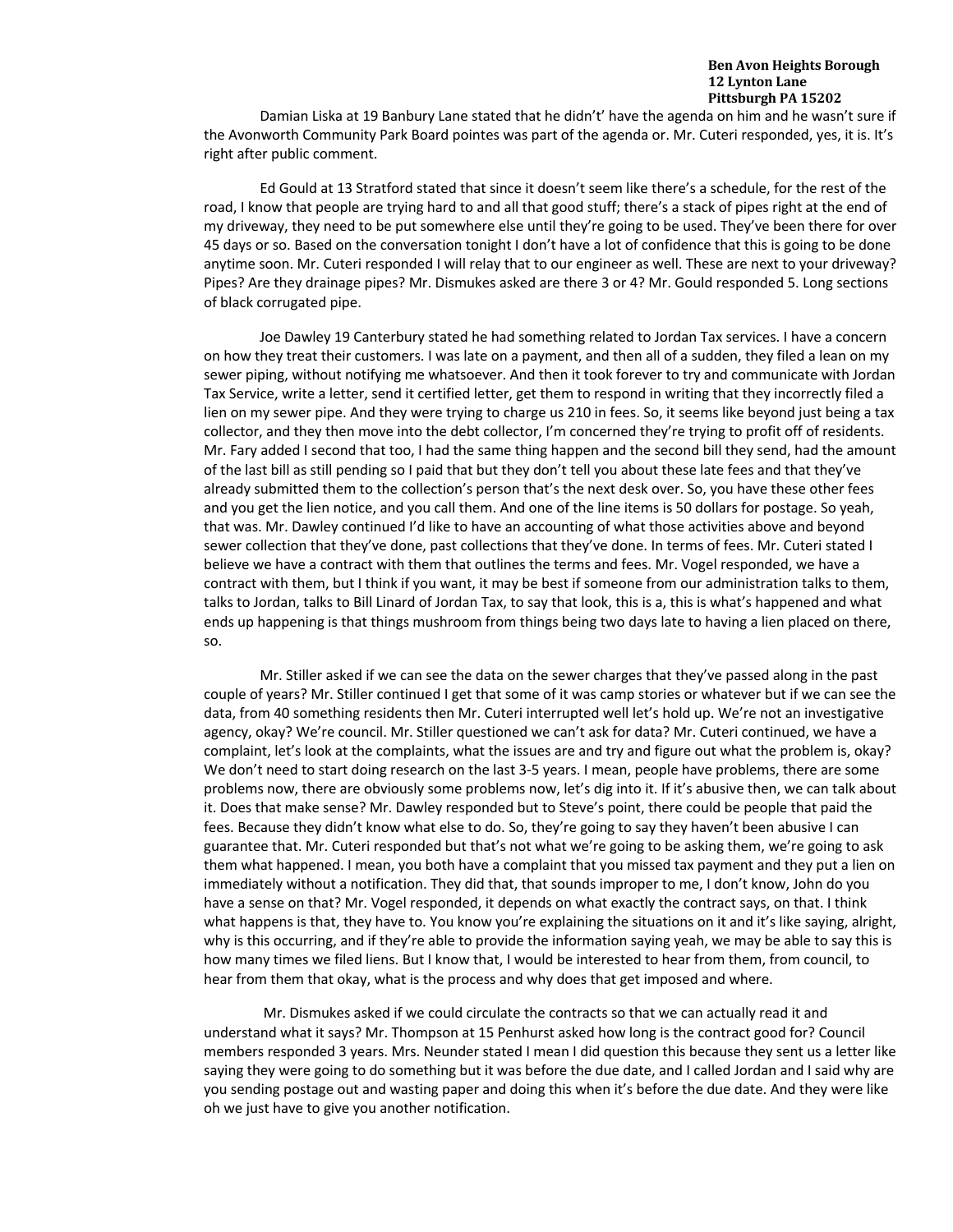And I'm like yes but this is showing that this is late but it's not even to the due date yet. Mr. Dawley added they're a debt collection agency. That's their job and they treat us like we're in debt, so. It's not a good feeling. Mrs. Neunder stated I think you answered this last time but I think you said there aren't too many options for us to select from, right? Mr. Vogel responded, no. Mr. Cuteri added yeah, let's find out what's going on.

- **7. Jennifer Fink and Hobie Webster proposed new members to Avonworth Community Park advisory board:**  Mr. Cuteri did ask for both Jennifer and Hobie to be here tonight but Jennifer is under the weather, so out of caution they both decided to stay home. Council is excited and thankful that they want to join the board. *A motion was made by Mr. Brown to nominate Jennifer Fink and Hobie Webster as Avonworth Community*  Park advisory board members. Mr. Radcliffe seconds the motion. The motion passed unanimously.
- **8. ARPA local recovery fund application:** Ms. DiNuzzo stated she needed to update some federal forms that were out of date, but did receive a letter stating that we should receive \$37,994.92. This is the American Rescue Plan Act of 2021.
- **9. Ordinances to be added to our website**: Mr. Cuteri noted that this topic came up in the planning commission meeting. He also noted that we had refrained from putting these on the website in the past due to data storage. He asked if we were to pay for a hosting site, is it a lot of money to do that? This way, residents have access to all the ordinances. Mr. Brown raised a good point that while having the ordinances on the website is helpful, being able to search the ordinance is the feature most desired because currently, they are very hard to search. Mr. Brown stated he has no problem putting them on the website. Mr. Vogel made a suggestion, there's a company called ecode360, they have all the ordinances of many municipalities. It could be a faster option; it may be more expensive but you can put something on your website that would just be a hyperlink to ecode360. We don't codify our ordinances. But if you had them on ecode, if you searched for something specific within our ordinances, it would pull up all of our ordinances with those topics. Mr. Stiller noted that issue we have with most of our ordinances due to them being so old is that they're pictures, and it's nearly impossible to convert them to PDF. Mr. Brown will look into trying to convert these. Mr. Dawley requested we look into the cost of ecode360 for the service. Ms. DiNuzzo will look into the cost of ecode360 and revisit this next meeting.
- **10. Abandoned vehicle ordinance:** Mr. Vogel requested council members send him items that they would like to see in the abandoned vehicle ordinance. He circulated a draft copy for council to review. He noted that when you give police jurisdiction which is what the council wanted instead of the zoning officer, the police do use discretion with these issues. For example, if someone has a car parked in their driveway and came back to a broken window, we're not going to then say it's a junk car, here's a citation. Mr. Brown had a few points, first was on item 6 battery with exposed battery acid, suggested removing containing acid; the second item was in section 4, doesn't just want the penalty to be money, want the car actually removed. Mr. Radcliffe agreed. Mr. Vogel noted there may be a certain issue on that. Mr. Vogel also suggested having the police chief take a look at the ordinance for this thoughts and comments. Mr. Dismukes added he believes you have to give the property owner notice before towing the vehicle. Mr. Vogel agrees. Mr. Radcliffe wanted to add missing license plates.

Mrs. Neunder had a question on that, if you have a summer vehicle that is fully paid for, and takes the vehicle off the road and turns their plates in end of summer, so it's still an expected vehicle. Mr. Radcliffe noted most people who do that put the car in storage or some type of garage. Mr. Cuteri noted that we don't require that if they have a driveway. Mr. Dismukes added we don't want a junk yard. That's not necessarily a safety issue. Why don't we want boats and RVs parked in the community? Is that a safety issue? Mr. Cuteri added that's my second point about article 5 but that's another discussion. Does the license plate have anything to do with safety if it's parked? Does the inspection sticker have anything to do with it? Mr. Stiller asked what if the car is covered? Then you can't tell if there are stickers or a license plate on it. Mr. Cuteri added that's why we have to be very clear on what the issues are here. Mr. Radcliffe added if someone has a car wintering it needs to be in the driveway, not the side yard. Mrs. Neunder noted she believes the zoning covers that. Mr. Cuteri asked if we could put that in here, Mr. Vogel responded yes, but that does get a little more into zoning.

**11. Greenspaces:** Mr. Radcliffe informed council that he has received a few comments from neighbors concerned over parts of the fence along New Brighton. The part of the fence in question was put in about 35 years ago,